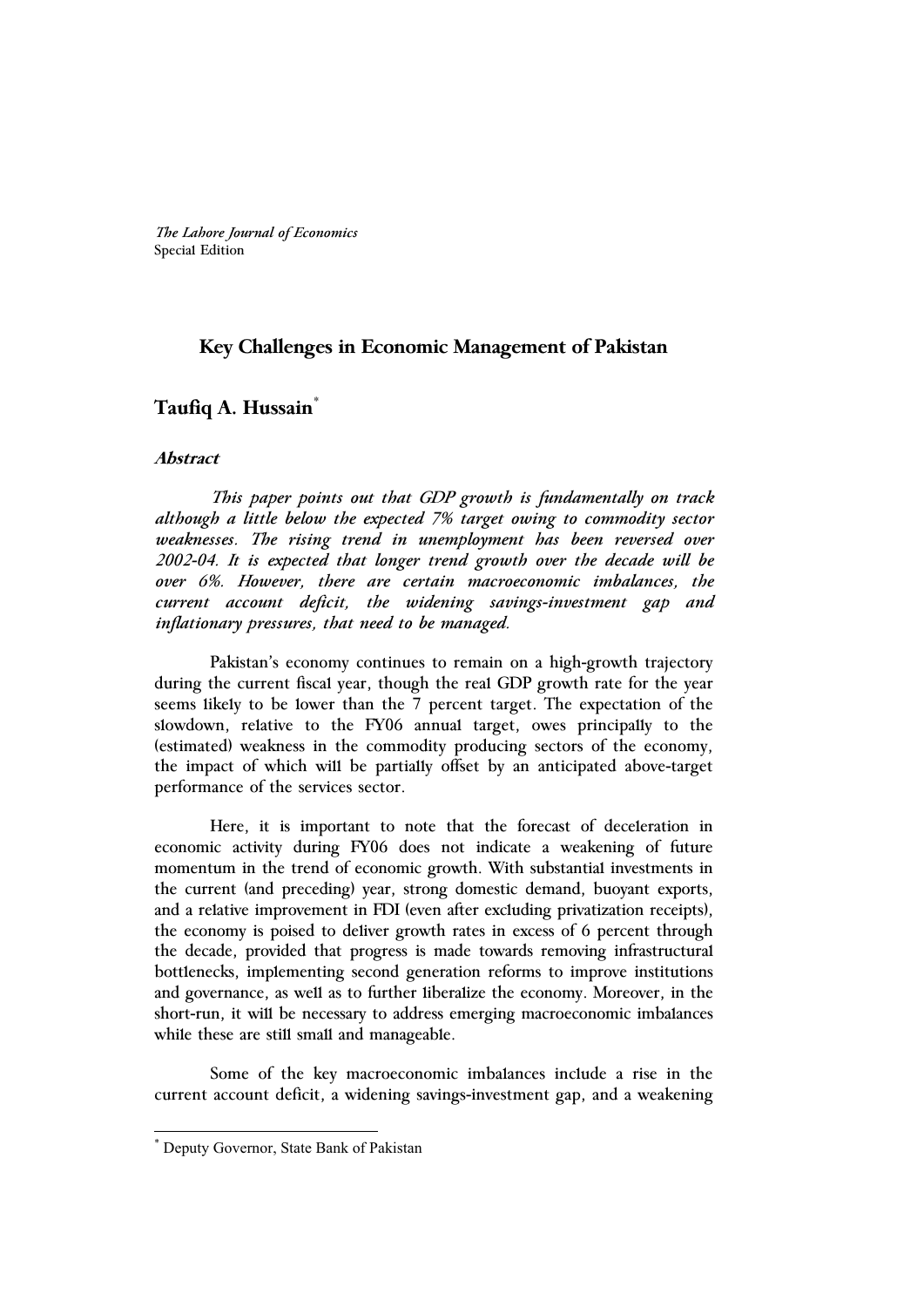in fiscal indicators (even after adjusting for exceptional earthquake related spending). Also, while inflationary pressures show a very welcome decline, there is a need to ensure that the downward trend persists in the future until the inflation rate comes down significantly.

While inflation has declined from double-digit near term highs in FY05 and is expected to fall to the 8 percent level by end-FY06, it must be recognized that reducing it further is necessary for a host of reasons. These include the need to encourage a rise in savings (by keeping real returns on savings positive), maintaining the purchasing power of incomes, and making exports more competitive (by holding down the cost of production).

It is also important to realize that while the tight monetary posture of the State Bank of Pakistan, (supported by the government's administrative measures) has contributed to a reduction in inflationary pressures, aggregate demand remains strong. During July-February FY06, private sector credit growth was a very substantial 18.1 percent - although weaker than the 25.3 percent rise seen in the comparable period of FY05. And while growth in large scale manufacturing also decelerated, this appears to owe more to factors other than a weakness in demand (e.g. capacity constraints, high-base effects, technical problems, etc.). With this background, a reduction in the rate of inflation and establishment of a clear downward trend will be important priorities for the State Bank, and therefore there is a clear need to continue with monetary tightening.

However, monetary policy will need to be supported by fiscal prudence. While fiscal discipline had been good in recent years, there appears to be trend deterioration in fiscal indicators during FY05 and FY06. The revenue balance is in deficit in both years, and even the primary balance deteriorated significantly in FY06. Going forward, not only does the government need to maintain low fiscal deficits, these should primarily be caused by developmental rather than current expenditure. While development spending generates economic activity to pay off the debt, current spending only adds to the debt burden.

The risk of a further deterioration in fiscal performance also needs to be guarded against. Some key risks include: (1) heavy dependence on import-related taxes, accounting for nearly half of the share in collections (receipts could therefore slow down if, as expected, import growth falls back to historical norms); and (2) dependence on potentially volatile non-tax revenues. Thus, there is a clear need for further tax effort to raise the tax-GDP ratio substantially over the next few years. In this context, the reported plan of the Central Board of Revenue (CBR) to seek a one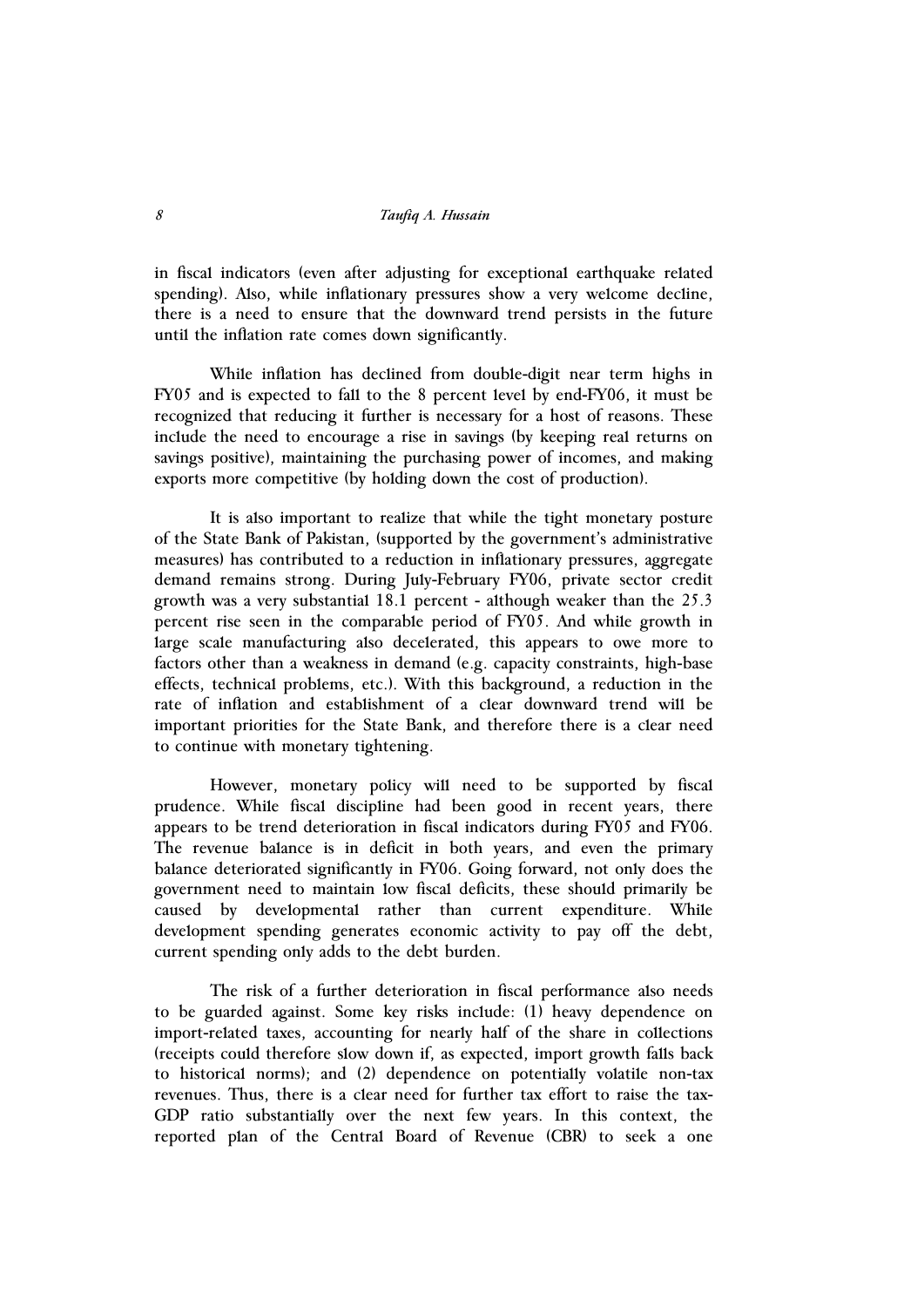percentage point increase in the tax-GDP ratio in the next five years needs to be vigorously implemented. Particular attention needs to be given to the broad-basing of the tax net and improving collections from under-taxed areas of the economy such as agriculture, the service sectors, and the stock market.

Moreover, the mode of financing the fiscal deficit is also important. Borrowing from domestic sources other than State Bank of Pakistan (SBP) simply results in a shift of demand from the private sector to the government, but borrowing from the SBP is more inflationary as it adds to aggregate demand, and therefore financing of the deficit should be through a healthy mix of bank and non-bank borrowing. It should be recalled that the large Rs 178.2 billion increase in budgetary borrowing from the SBP during July-February FY06 was an important driver of monetary expansion in the period. In part, the government's greater reliance on SBP borrowing was driven by weak non-bank receipts, but another contribution was also to the non-issuance of long-term government bonds; almost half of the Rs 31.0 billion net retirement of government borrowing from scheduled banks was due to maturities of these instruments. It is important that the government make fresh Pakistan Investment Bond (PIB) issues to lower dependence on SBP borrowing and to provide a market driven benchmark, which is needed for the development of the corporate bond market.

While low inflation would help provide impetus to growth in the years ahead, a disappointing level of national savings and low investment levels need attention. Specifically, during FY03 and FY04, imports were financed through current account flows. Unfortunately, thereafter imports continued to grow; the growth in non-debt creating foreign exchange inflows no longer kept pace with the growing needs of the economy. This is reflected in the widening current account deficit, resulting in a rising savings-investment gap. This means that in the years ahead the country will be increasingly constrained in its ability to meet the growing consumption and investment needs without generating inflationary pressures and accelerated growth in the country's debt stock, unless there are substantial policy revisions and sustained reforms to meet the challenge of increasing both investment (to increase productive capacity) and savings (to fund Pakistan's investment needs).

One of the current economic issues facing Pakistan today is the sharp deterioration in the current account from a surplus of 1.9 % of GDP in FY04 to a deficit of 1.4 percent of GDP in FY05 that has been fortunately financed by the high capital flows. The persistently higher oil price in the international markets is one of the key reasons for the increase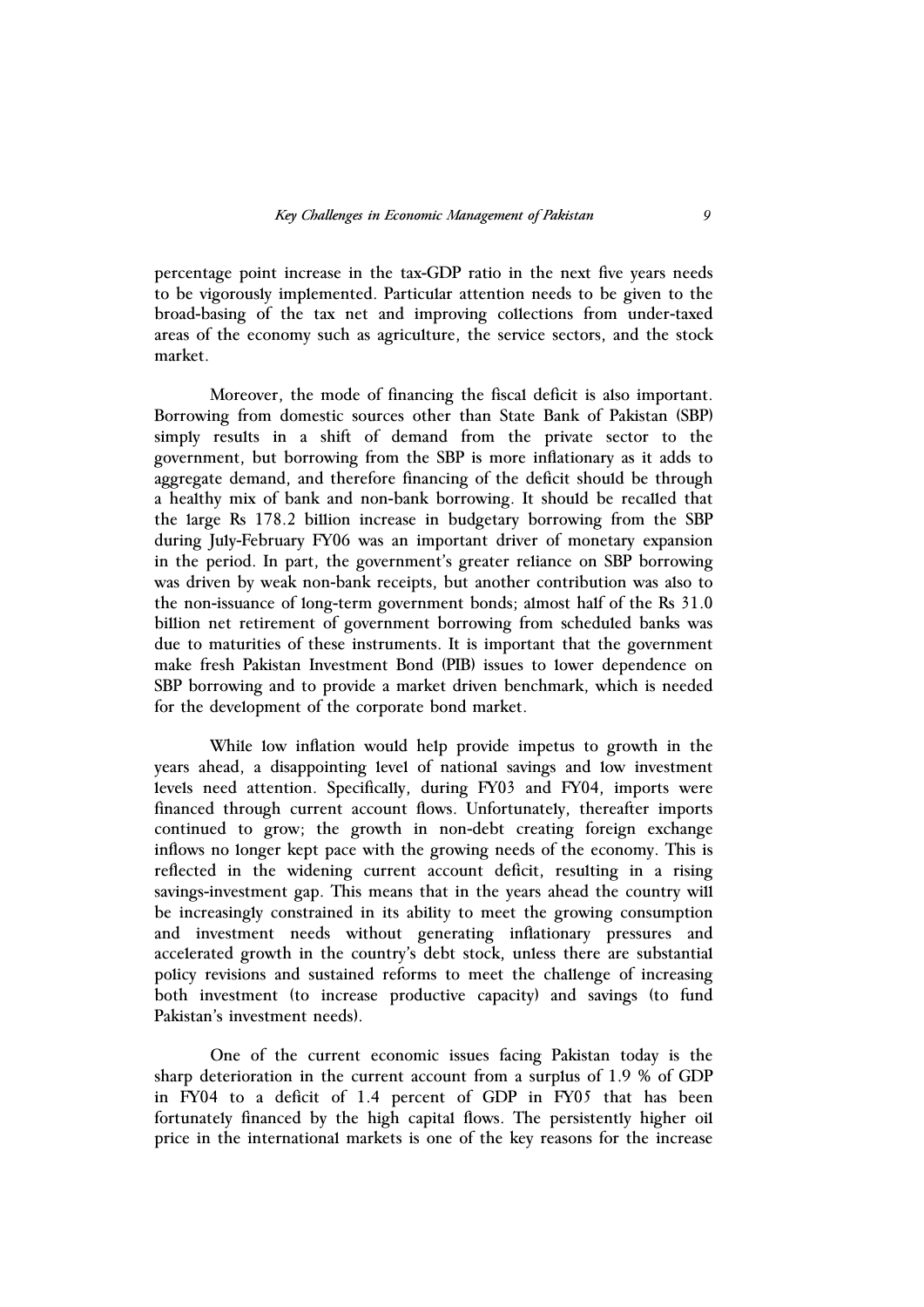in the country's import bills. Interestingly, imports excluding oil are also showing a significant rise during recent years. Despite the easy availability of capital flows it would be desirable to focus on current account sustainability. In this context, the recent increase in the current account deficit though seems sustainable in the short-run, as it reflects the increase in domestic economic activity (which would lead to higher export growth in the future) and also because it is financed by low-cost external sources. But in the longrun, export growth must keep pace with the surge in imports.

Unfortunately, the growth in imports, and therefore the current account deficit, cannot be easily contained. Data suggests that much of the growth in imports comprises either capital goods or inputs for industries. Curtailing these *directly* would therefore result in a significant fall in economic activities. Moreover, some further growth in imports is inevitable for a developing economy such as Pakistan, particularly as it seeks to address infrastructural shortcomings. The large current account deficit can be sustained in FY06, but hard choices will have to be made in future years, if it continues to persist. The policy options available will revolve around reducing the need for imports by containing the growth in aggregate demand, promoting exports, and attracting non-debt creating flows (e.g. FDI). Less desirable options would be to fund the current account deficits through a mix of privatization receipts and higher debt levels or a significant drawdown of the country's foreign exchange reserves.

Macroeconomic stability and strong economic growth during the last few years has enabled the country to show some progress in social sector development as well. In particular, the rising trend in the rate of unemployment since FY93 has been reversed during FY02-04, despite a faster growth in the labor force. Similarly, the relative improvement in the fiscal position, through sustained efforts in recent years, has allowed the government to substantially increase spending in health, education and other social sector areas. As a result, the positive trends in most of the social indicators have gathered pace during the last few years. However, the social indicators still do not show a satisfactory picture. It is, therefore, important to speed up progress on human development in Pakistan, and the acceleration has to continue consistently to catch up with the backlog and meet the needs of new entrants. In this regard, the sustainability of macroeconomic stability and maintaining the current growth momentum remain essential. Moreover, the government should significantly augment development spending, increase the efficiency of expenditures, and foster better partnerships with the private sector to improve the delivery of services. The government's efforts could be complemented by increased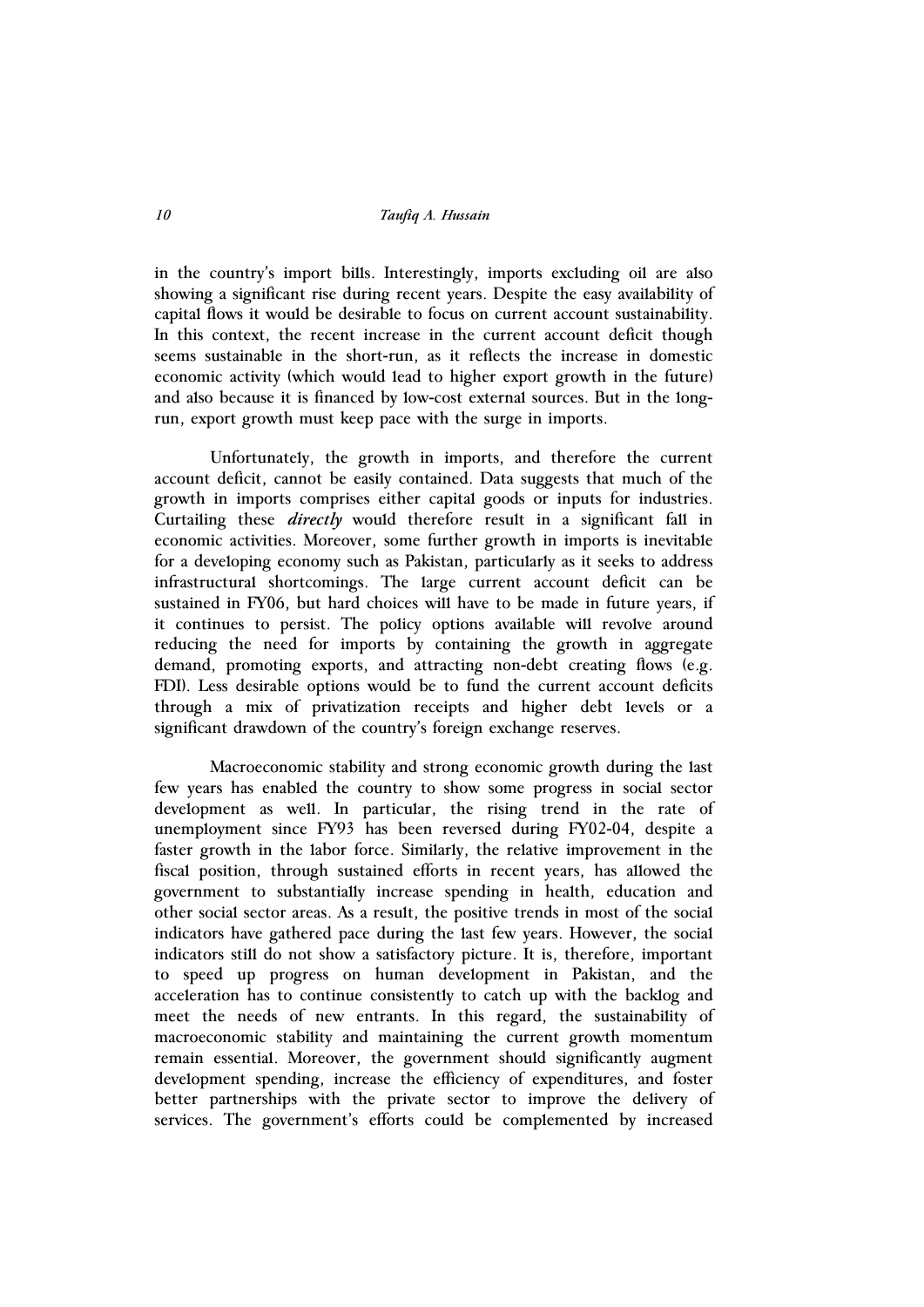access to financial services of the populace (especially to the SME and microfinance sectors, until recently neglected).

#### **Future Outlook of Pakistan's Economy**

Current SBP forecasts indicate that real GDP growth will be in the range of 6.3 - 6.8 percent during FY06. Headline inflation (in terms of the CPI) is projected to be in the  $7.7 - 8.3$  percent range during FY06. While the deceleration is certainly welcome, the downtrend in inflation needs to be firmly established to maintain macroeconomic stability. SBP will therefore continue to retain a tight monetary stance. However, it is important to note that monetary policy alone will not be able to contain all the rise in inflationary pressures. In particular, there is an urgent need for the government to supplement its very laudable supply-side measures with policies to address market structure problems. Specifically, anecdotal evidence clearly suggests that in recent years, speculative hoarding and collusive price setting have been significant contributors to domestic inflationary pressures in markets for many key commodities. Such pressures respond more to legal and administrative measures, and are less sensitive to monetary tightening.

In contrast to the welcome decline in inflation, the external balance has deteriorated significantly in FY06. Although remittances are expected to show reasonable growth and exports are likely to remain strong, the current account deficit is expected to increase to 4.7 percent of GDP by end-FY06. While this is not low, it is quite sustainable in the short run. In the longer run, however, large current account deficits cannot be sustained, as these would initiate a vicious circle of debt creation, exchange rate depreciation, and inflation.

Let me conclude by saying that given the fast growing trends of aggressive globalization and increasing regional competition, Pakistan needs to continue with sound macroeconomic policies, which are the lynchpin of restoring both domestic and foreign investor confidence. Macroeconomic management today is complicated by Pakistan's need to continue growing which does require it to stretch its resource base, and the country will have to carefully gauge its priorities in seeking to meet these challenges.